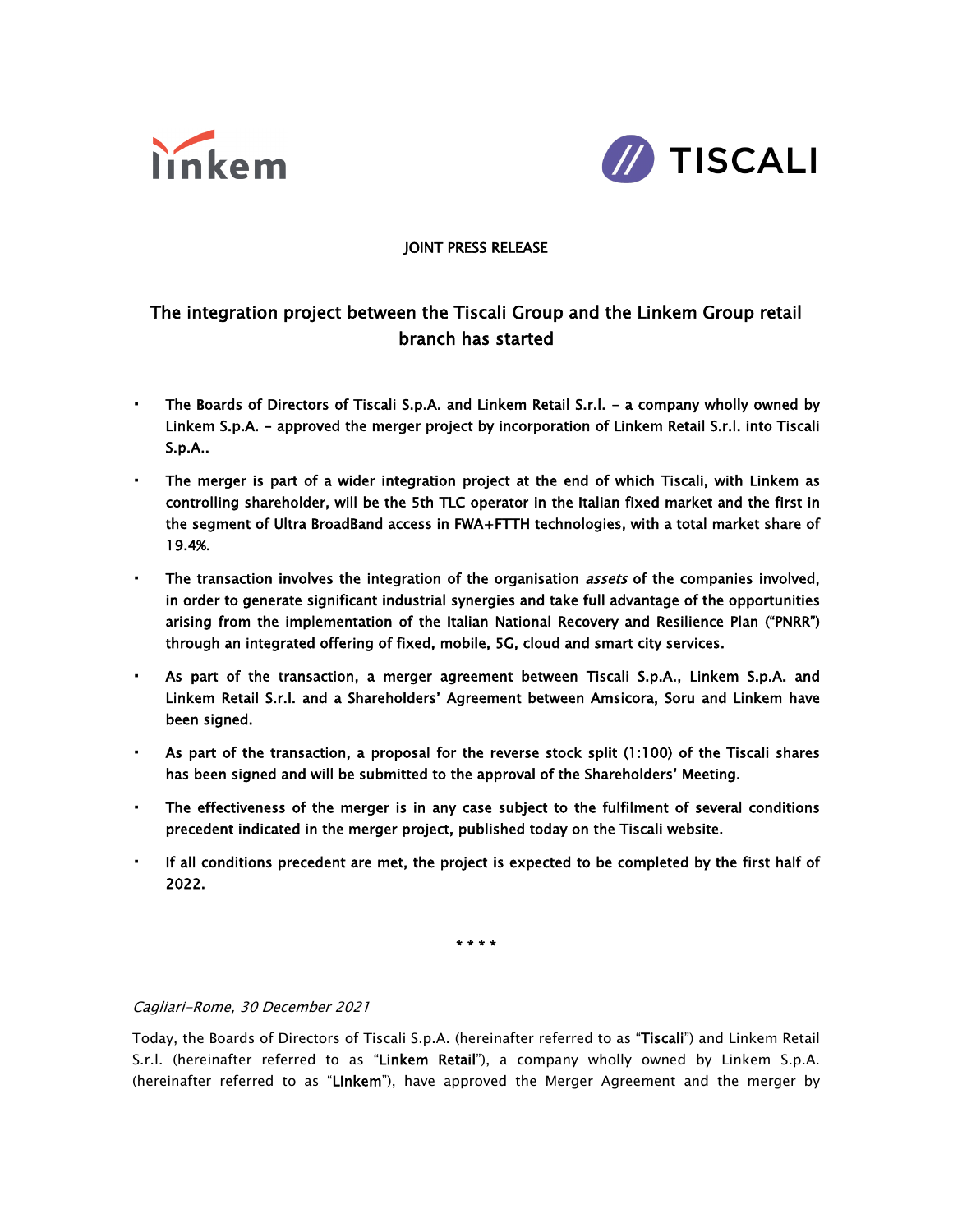incorporation project of Linkem Retail in Tiscali pursuant to Article No 2501-ter of the Italian Civil Code (hereinafter referred to as the "Merger").

The Merger is part of a more complex and articulated transaction aimed at integrating in a single corporate and commercial reality the Tiscali Group and the retail branch of Linkem Group, in order to develop synergies, consolidate and strengthen the market position (hereinafter referred to as the "Transaction"). Upon completion of the Transaction, Tiscali will be the fifth largest operator in the fixed market and the first in the segment of Ultra BroadBand access in FWA+FTTH technologies the most innovative and promising ones - with an overall market share of 19.4% (Source: AGCOM data), strategically positioned to take full advantage of the potential of FTTH and 5G FWA technologies.

The purpose of the Transaction is to exploit the market and development opportunities associated with the implementation of the PNRR through the provision of fixed, mobile, 5G, cloud and smart city services dedicated to households, businesses and public administrations.

With mutual esteem and satisfaction for the future collaboration, the CEOs of the two Groups issued the following statements.

"After having contributed in <sup>a</sup> fundamental way to the diffusion of Internet services in our country, in the last two years Tiscali has redefined its business and created the conditions to be well positioned in the Cloud services offer and thus contribute to the challenge of digital transition that in the next few years will involve the Public Administration and the entire Italian economy. The integration with Linkem Retail is <sup>a</sup> significant step for the further development of services dedicated both to families, with particular attention to those in the digital divide areas, and to businesses and the Public Administration. Together, we will double our company size, but above all we will have the possibility to carry on our common growth project with greater strength. With this integration, and with the new and important partners, Tiscali can look confidently to the future with renewed growth prospects, "Renato Soru, CEO of Tiscali, said.

"Linkem and Tiscali are two important businesses that from the outset have focused on innovation, customer focus and the specialisation of their organisation. The integration transaction we are protagonist of is based on the sharing of these values and assets, unique in the Italian panorama of telecommunications, which will allow us to take advantage of all the opportunities related to the development of 5G services and the digital transformation of businesses and Public Administration. In fact, in addition to serving households with an integrated offer of fixed and mobile services and thanks to the migration to 5G technology, we aim to develop advanced services dedicated to the Public Administration and citizens of Smart Cities, in line with the objectives of the PNRR," Davide Rota, Chairman and CEO of Linkem, said.

Linkem has today transferred to Linkem Retail the business branch related to Linkem Group's commercial activities, it being understood that the effectiveness of the transfer will take place immediately prior to the completion of the Merger and at substantially the same time. In particular, Linkem's business to be transferred includes: all the existing relationships with *retail, consumer and* business customers, the personnel employed for the management of the aforesaid relationships, some participations that carry out similar activities, the existing contracts with authorized resellers, as well as service and retail sale contracts.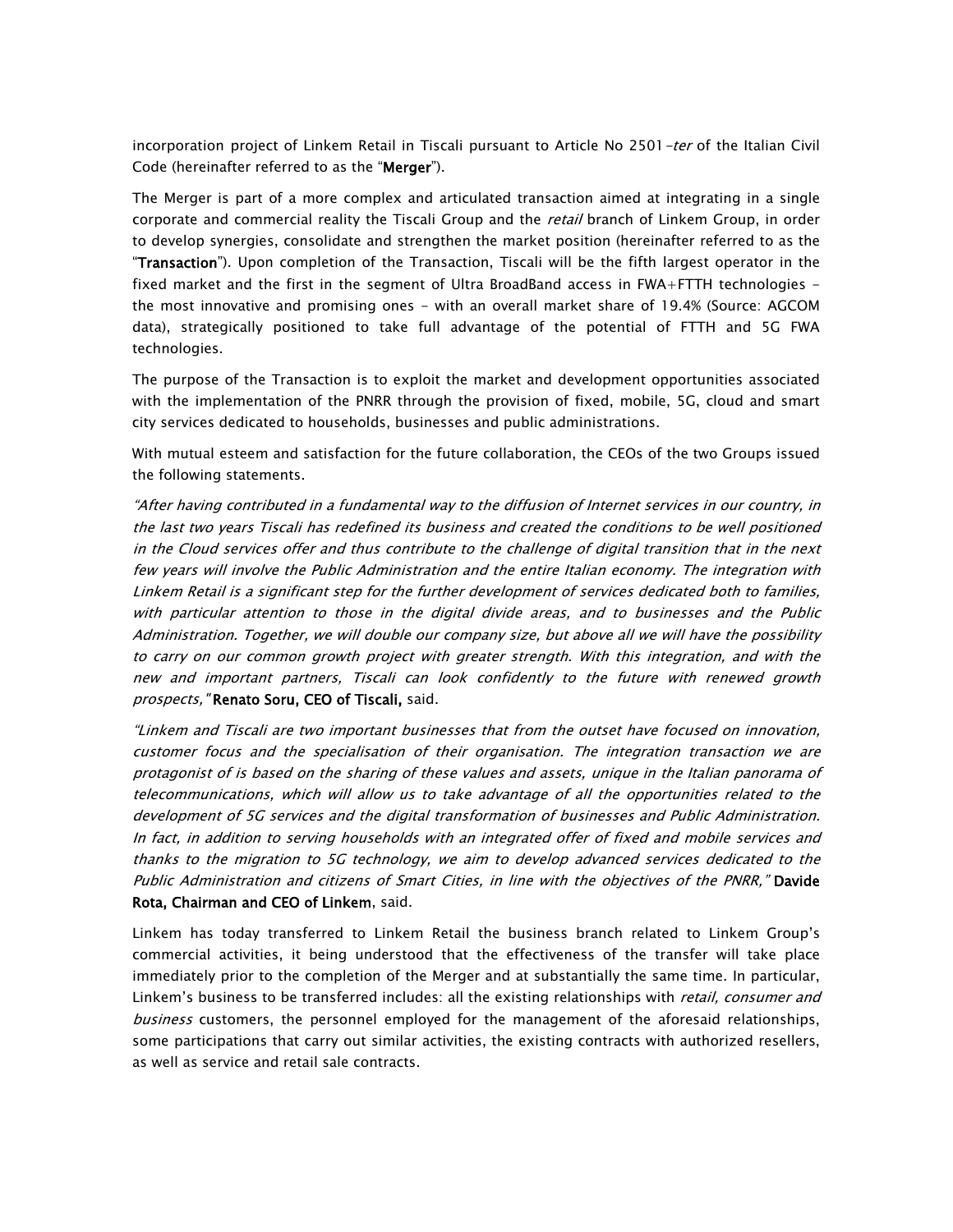Moreover, in order to bring all retail activities to the same corporate level, the Linkem business are expected - immediately after the completion of the Merger and at the same time - to be transferred by Tiscali to the operating company Tiscali Italia S.p.A. (wholly controlled by Tiscali).

#### Terms and conditions of the Merger

The Merger project has been prepared on the basis of the Half-Year Financial Report as at 30 June 2021 for the acquiring company (i.e. Tiscali), and a balance sheet position as at 30 November 2021 for the acquired company (i.e. Linkem Retail).

The Boards of Directors of Tiscali and Linkem Retail, after having examined and endorsed the evaluations of the respective advisors, have approved the exchange ratio, based on the number of shares currently outstanding, equal to No 5.0975 Tiscali shares for every EUR 1.00 of Linkem Retail Share Capital held by Linkem. As a result of the Merger, Linkem will therefore become owner of 62% of Tiscali's share capital. An adjustment mechanism is also provided that allows Linkem to become owner of a participation equal to 62% of Tiscali's Share Capital also in case of some transactions on Tiscali's Share Capital carried out before the Merger.

It should be noted that, in the context of the Transaction, Tiscali's Board of Directors has resolved to propose to the Shareholders' Meeting a reverse stock split of Tiscali shares at a ratio of 1:100. If approved, the reverse stock split will be implemented before the date of effectiveness of the Merger.

In addition to the legal conditions, the Merger is conditional upon the fulfilment, by 31 July 2022, of a series of conditions precedent, including certain standard conditions for transactions of this type, such as, by way of example, the obtaining of the relevant authorisations, including any antitrust and Golden Power authorisations, the completion of the necessary trade union procedures, the nonoccurrence of a material adverse event under the Merger Agreement, the admission to listing of the newly issued Tiscali shares, as well as, in particular, the following:

- The approval of the Merger by the Extraordinary Shareholders' Meeting of Tiscali with the mechanism of the so called "whitewash", according to Article 49, Paragraph 1, Letter  $q$ ), of the CONSOB Regulation No 11971/99 (hereinafter referred to as the "Issuers Regulation") with the consequent absence of obligations to launch a public offer on the shares of the company resulting from the Merger and the approval of the merger by the Extraordinary Shareholders' Meeting of Linkem Retail;
- The obtainment of consents from the respective financial counterparts with whom financing contracts and/or bonds and/or rescheduling agreements, which provide for the consent with respect to extraordinary reorganization operations, are in place;
- The completion of the mutual legal, tax and accounting/financial due diligence initiated by the advisors of Tiscali and Linkem on 22 November 2021, with a satisfactory outcome in the reasonable opinion of a professional investor;
- The full issuance and conversion of the first 7 tranches of notes pursuant to the Bond issued by Tiscali and reserved for Nice&Green S.A.;
- The elaboration, the drafting and the approval by Tiscali's Board of Directors of a business plan whose terms and conditions have been previously approved also by Linkem's Board of Directors;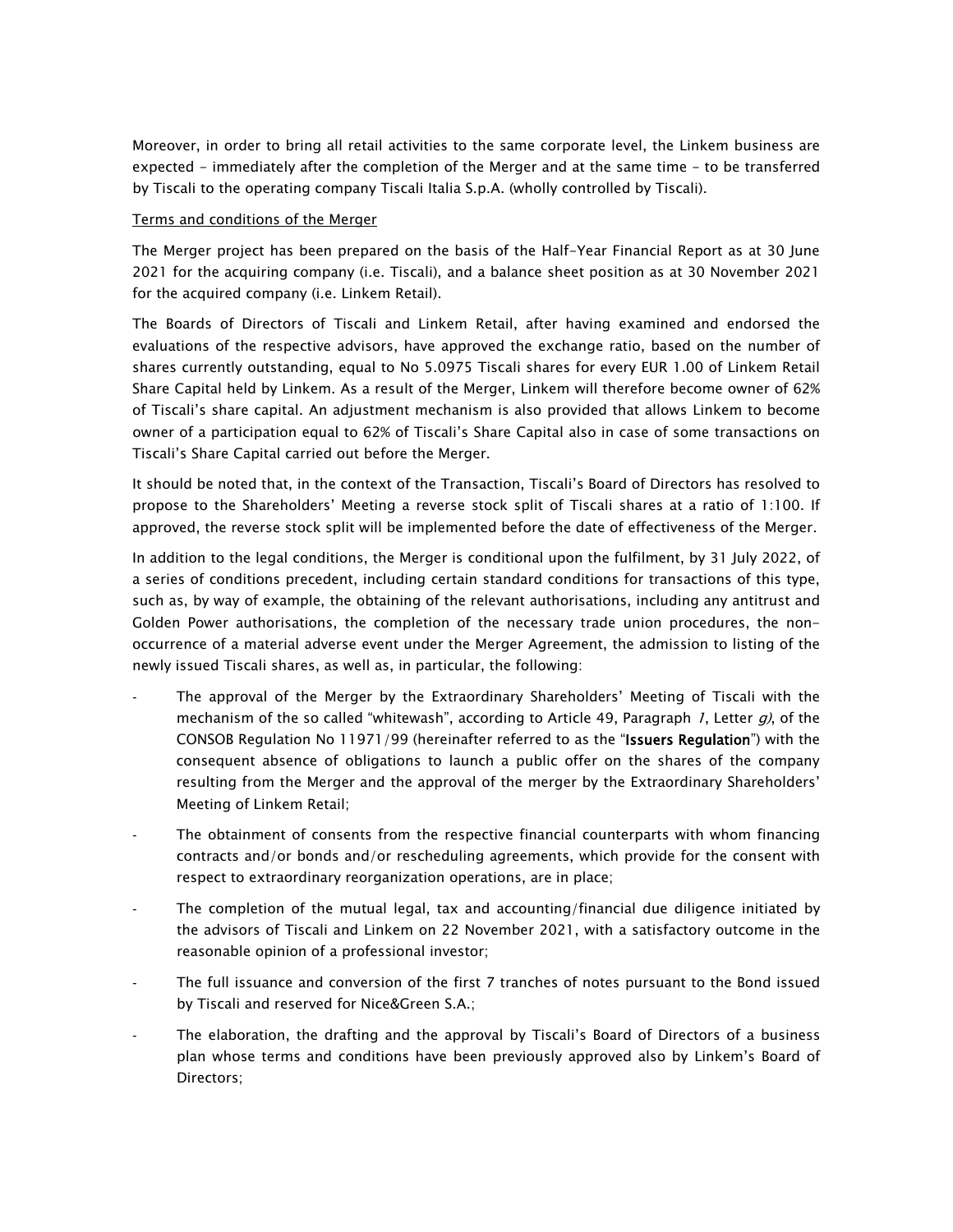- The raising by Tiscali of the financial resources (in the form of equity or quasi-equity) required to fully cover the financial requirements set out in the Business Plan for at least the 12 months following the effective date of the Merger;
- The signing of a Services Agreement and the related approval of its terms and conditions by Tiscali's Related Parties Committee - between Linkem and Linkem Retail concerning the provision of network services;
- The signing of a guarantee and indemnity agreement at market terms and conditions.

## Timing of the Transaction

The Merger is expected to be submitted to the approval of the Extraordinary Shareholders' Meeting of Tiscali and Linkem Retail that will be convened within March 2022. In this respect, in view of the Extraordinary Shareholders' Meeting of Tiscali called to approve the Merger, Linkem Retail intends to appoint Georgeson to launch a proxy solicitation pursuant to Articles No. 135 et seq. of the Issuers' Regulations.

Following a joint petition filed with the Court of Cagliari filed on 3 December 2021, Deloitte&Touche S.p.A. has been appointed as independent expert to prepare the report on the fairness of the exchange ratio pursuant to Article 2501 - sexies of the Italian Civil Code.

It is expected that the Merger, subject to the fulfilment or waiver of all condition precedent, may be completed within the first half of 2022.

## Right of withdrawal

Since the corporate purpose of the acquiring company is consistent with that of the acquired company in terms of sector and range of activities, the shareholders of the companies participating in the Merger who did not take part in the relevant resolutions of the Shareholders' Meetings will not be entitled with the right to withdraw pursuant to Article 2437 of the Italian Civil Code, nor will there be any further grounds for withdrawal pursuant to that provision and/or other provisions of law.

#### Shareholding structure of Tiscali after the Merger

On the basis of Tiscali's Share Capital as of today, at the effective date of the Merger: (i) Linkem will hold a stake equal to 62% of Tiscali's Share Capital, (ii) Amsicora S.r.l. will hold a stake equal to approximately 3.7% of Tiscali's Share Capital (of which approximately 2.67% held directly and the remaining 1.03% loaned to Nice&Green S.A.), (iii) Renato Soru will hold a stake equal to approximately 2.09% of Tiscali's Share Capital.

Furthermore, Linkem, Amsicora S.r.l. and Mr. Renato Soru have signed today a Sharehokders' Agreement in order to regulate the mutual commitments in the context of the Merger in relation, principally, to certain lock-up and voting commitments of Amsicora and Mr. Soru as well as the governance of the Issuer after the completion of the Merger. Notice of this Shareholders' Agreement will be provided in accordance with the applicable laws and regulations.

#### Advisors to the Transaction

In relation to the Transaction, Tiscali is assisted by: CC & Soci, as financial advisor; Equita SIM S.p.A., which issued a fairness opinion on the fairness from a financial point of view of the exchange ratio; BDO, which carried out the accounting due diligence; and Chiomenti for the legal and tax profiles.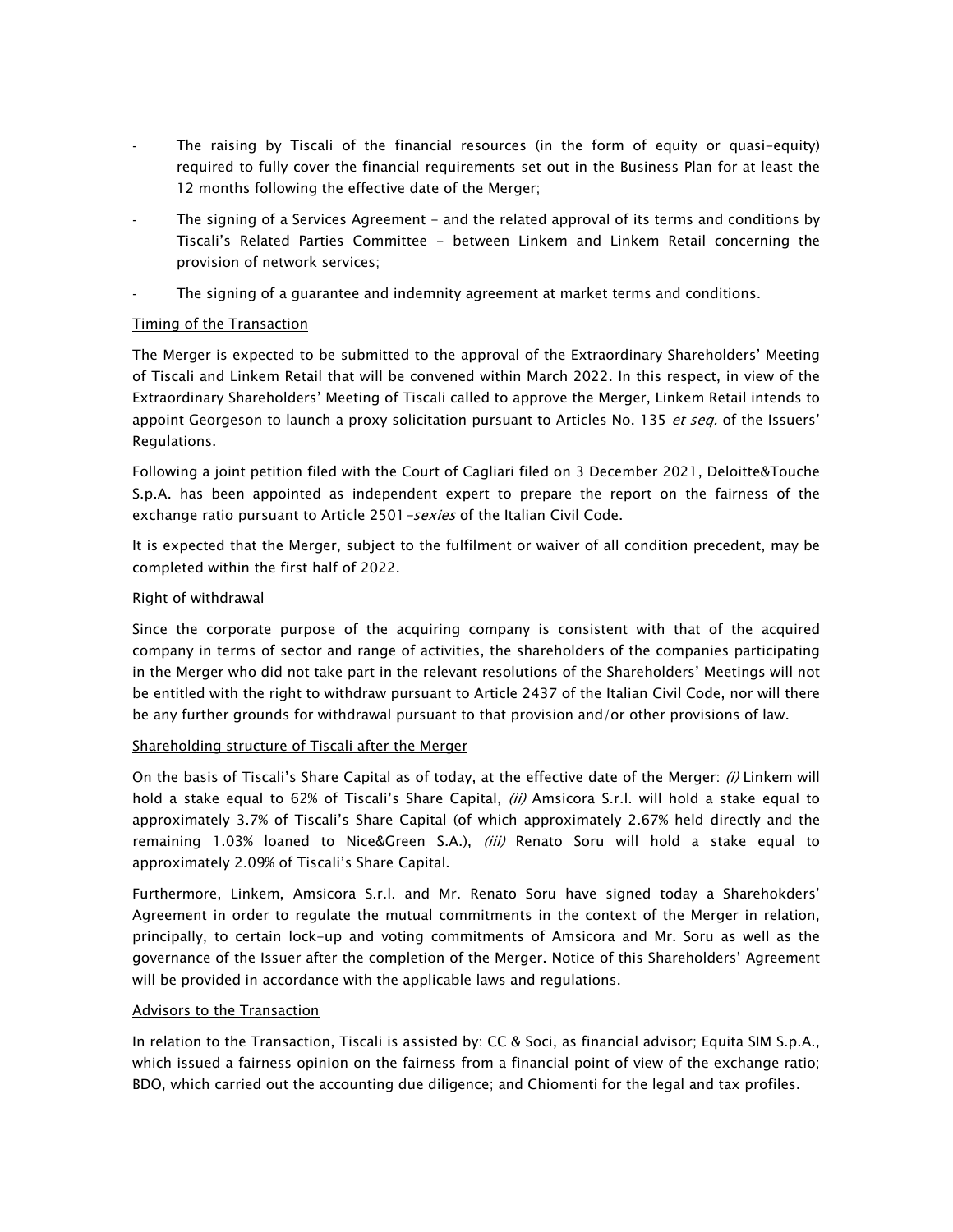Linkem S.p.A. and Linkem Retail are assisted by Banca Akros S.p.A., that issued a fairness opinion on the fairness of the exchange ratio from a financial point of view, as financial advisor; Studio Spada Partners for fiscal and accounting due diligence; and Gianni & Origoni for legal profiles.

\*\*\*\*\*

The Merger Plan is published on the website www.tiscali.com at the same time as this press release, which is also available on the website www.linkem.com.

Further documentation relating to the Merger, including the Directors' Report on the Merger and the information document pursuant to Article No. 70, Paragraph  $6$  of the Issuers' Regulation, will be made available to the public by Tiscali in the manner and within the terms provided for by law and regulation.

#### About Tiscali S.p.A.

Tiscali S.p.A. (Borsa Italiana, Euronext Milan: TIS), Smart Telco with the largest Fiber coverage in Italy, provides its customers - individuals, businesses and public administrations - with a wide range of services: Fixed and Fixed Wireless BroadBand and UltraBroadband Internet access, mobile phone services and value-added services (including security, cloud and social media services). As at 30 June 2021, Tiscali had a customer portfolio of 648.3 thousand units. Tiscali is also one of the main Italian news portals, with 10 million visitors per month. Tiscali's website can be reached at www.tiscali.it.

#### Tiscali Press Office Contacts

Ilenia Loi | [iloi@tiscali.com](mailto:iloi@tiscali.com) +39 07046011

#### About Linkem S.p.A.

Linkem S.p.A. is the leading 5G operator in Italy in the Wireless Ultra Broadband sector and the fifth operator in the Fixed market. On the market since 2001, Linkem offers UltraBroadband Internet services for households and businesses throughout the country based on different technologies, Fixed Wireless Access (FWA), fiber, as well as symmetrical/guaranteed point-to-point installations dedicated to the business world and public administrations. Linkem is committed to creating value for customers and for the territories in which it operates thanks to the continuous evolution of the network in terms of capacity and in view of the transition to 5G. Linkem represents a virtuous example of attracting capital from abroad, thanks to the investments made by American funds of the calibre of Jefferies, Cowen in partnership with Armavir, and Blackrock. As of today, Linkem covers 70% of the population at national level thanks to its Fixed Wireless Access (FWA) network based on licensed frequencies in the internationally recognised golden band for the development of 5G networks.